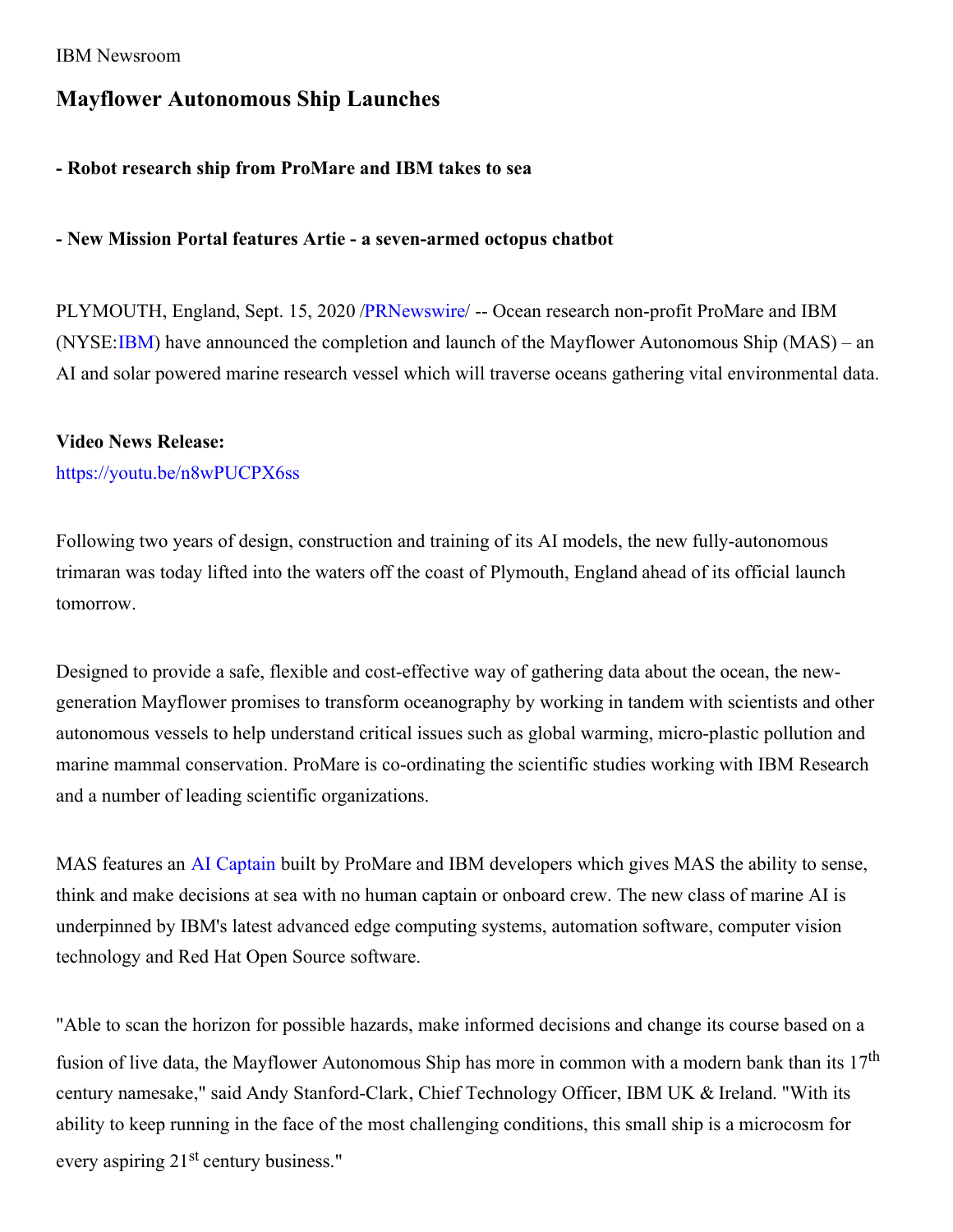To enable followers around the world to stay updated with MAS as it undertakes its various missions, IBM and ProMare have today launched a new [interactive](https://c212.net/c/link/?t=0&l=en&o=2917727-1&h=3003911050&u=https%3A%2F%2Fmas400.com%2F&a=new+interactive+web+portal.) web portal. Built by [IBM](https://c212.net/c/link/?t=0&l=en&o=2917727-1&h=1341785037&u=https%3A%2F%2Fwww.ibm.com%2Fservices%2Fibmix%2F&a=IBM+iX) iX, the business design arm of IBM Services, the MAS400 portal is designed to provide real-time updates about the ship's location, environmental conditions and data from its various research projects. Live weather data will be streamed from The Weather Company, as MAS is receiving forecast data and insight from the new IBM Weather Operations Center.

The portal even features a seven-armed, stowaway octopus chatbot called Artie, who claims to be hitching a ride on the ship. Powered by IBM Watson Assistant technology and created in partnership with European start-up [Chatbotbay](https://c212.net/c/link/?t=0&l=en&o=2917727-1&h=1364412341&u=https%3A%2F%2Fchatbotbay.com%2F&a=Chatbotbay), Artie has been trained to provide information about MAS and its adventures in a lively, and accessible format.

"MAS400.com is one of the most advanced ocean mission web portals ever built," says Fredrik Soreide, Scientific Director of the Mayflower Autonomous Ship project and Board Member of ProMare. "Protecting the ocean depends on our ability to engage the public in important matters affecting its health. This MAS400 portal is designed to do exactly that and tell people where the ship is, what speed it's travelling at, what conditions it's operating in and what science we are conducting. Users can even help Artie the Octopus fish out surgical masks, cigarette butts and other increasingly common forms of ocean litter from a virtual ocean of facts and data."

MAS will spend the next six months in sea trials and undertake various research missions and voyages before attempting to cross the Atlantic in Spring 2021. MAS's transatlantic voyage will be based on a similar route and pioneering spirit to the 1620 Mayflower which made the same crossing 400 years ago.

## **MAS Facts:**

| Name:                                     | Mayflower Autonomous Ship (MAS)                                                                                          |
|-------------------------------------------|--------------------------------------------------------------------------------------------------------------------------|
| Organizations and<br>companies behind it: | ProMare, IBM and a global consortium of partners                                                                         |
| Mission:                                  | MAS and other autonomous ships and drones working in tandem with human<br>scientists to collect vital oceanographic data |
| Humans on board:                          | $\boldsymbol{0}$                                                                                                         |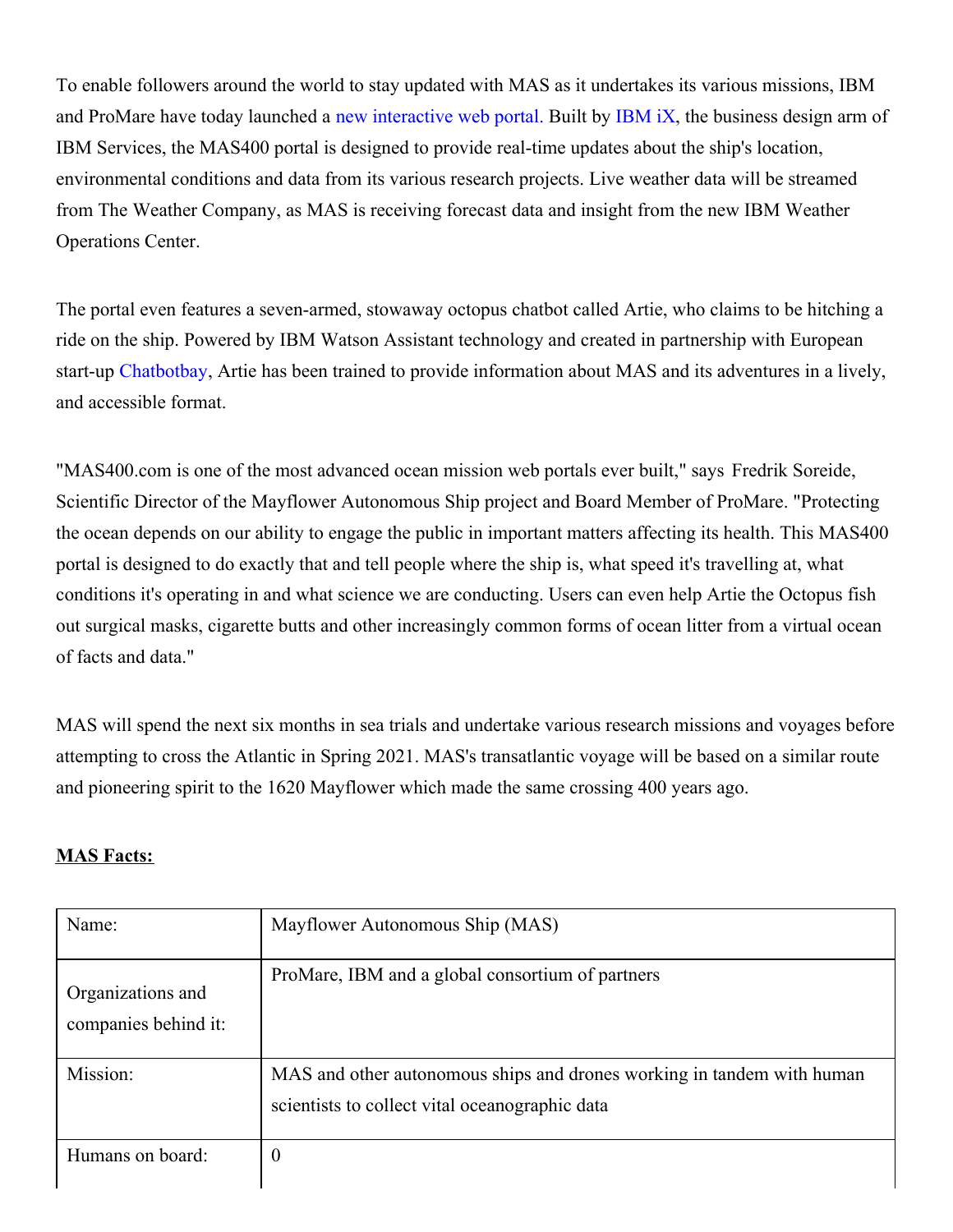| Autonomy level        | 5 (can operate independently with no human intervention)                                                                                                                                          |
|-----------------------|---------------------------------------------------------------------------------------------------------------------------------------------------------------------------------------------------|
| Sensors on board:     | $30+$                                                                                                                                                                                             |
| AI Cameras on board:  | 6                                                                                                                                                                                                 |
| Octopuses on board:   | $\mathbf{1}$                                                                                                                                                                                      |
| Science projects:     | Marine mammals, micro plastics, sea level height & wave patterns,<br>oceanographic and environmental data collection                                                                              |
| Length:               | 15M                                                                                                                                                                                               |
| Width:                | 6.2M                                                                                                                                                                                              |
| Max speed:            | 10 knots                                                                                                                                                                                          |
| Weight:               | 5 tons/4535KG                                                                                                                                                                                     |
| Equipment capacity:   | $0.7$ tons/700KG                                                                                                                                                                                  |
| Hull design:          | Trimaran (central hull with two outrigger wings)                                                                                                                                                  |
| Power:                | Solar-driven hybrid electric motor                                                                                                                                                                |
| Software:             | IBM Visual Insights computer vision technology, IBM edge systems, IBM<br>Operational Decision Manager automation software, IBM Maximo asset<br>management software, data from The Weather Company |
| Hardware:             | IBM Power Systems AC922, 6 Jetson AGX Xavier, 2 Jetson Xavier NX, 4+<br>Intel-based computers, 4+ custom microprocessor systems                                                                   |
| Navigation equipment: | Precision GNSS (Global Navigation Satellite System), IMU (Inertial<br>Measurement Units), radar, weather station, SATCOM, AIS                                                                     |
| Live mission portal:  | https://mas400.com                                                                                                                                                                                |
| More information:     | https://newsroom.ibm.com/then-and-now                                                                                                                                                             |
| B-roll:               | https://newsroom.ibm.com/mayflower-b-roll                                                                                                                                                         |
| Images:               | https://newsroom.ibm.com/mayflower-images                                                                                                                                                         |